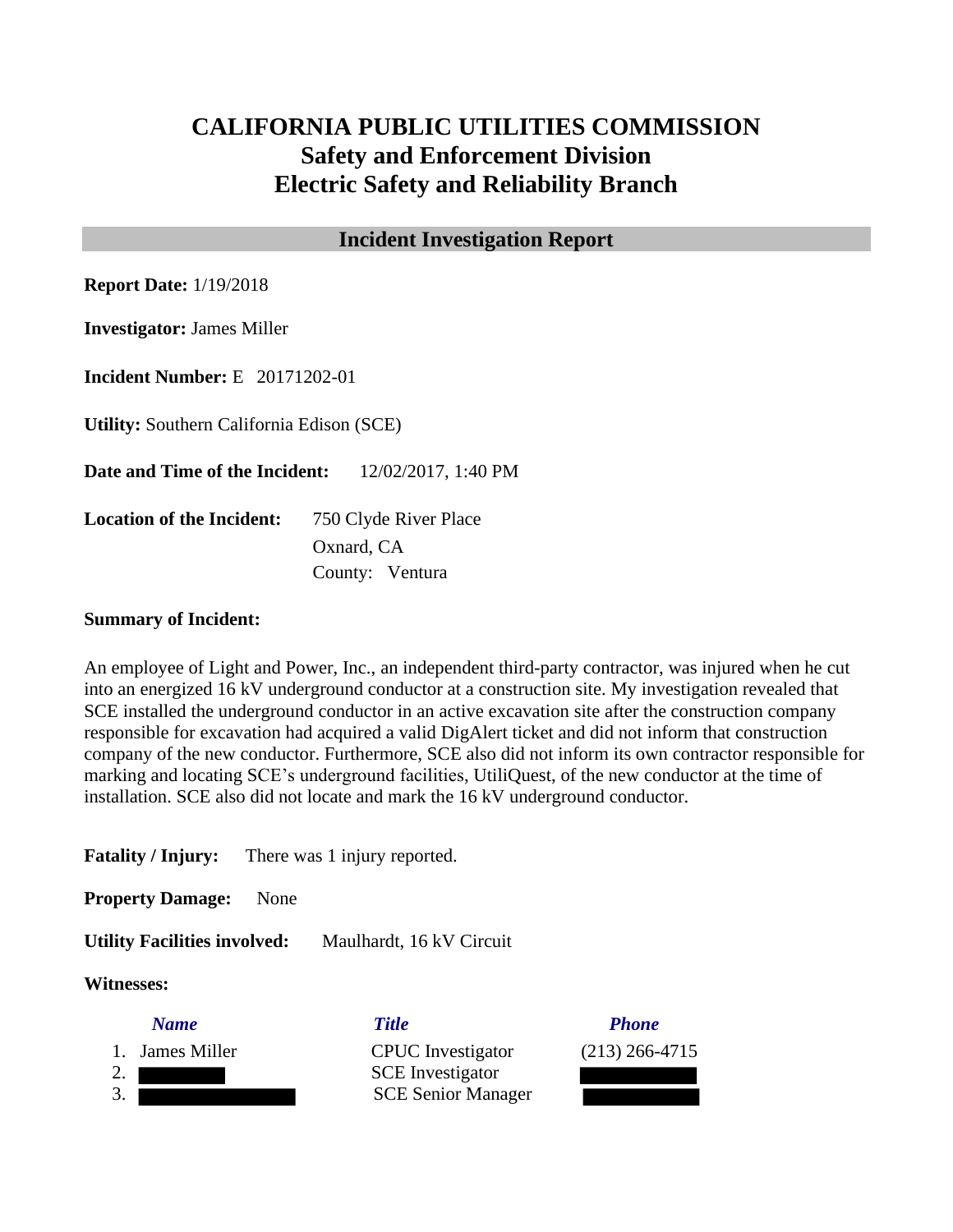| 4.               | McCarthy Company Sup. |                  |
|------------------|-----------------------|------------------|
| 5. Lorenzo Zwaal | CalOSHA Safety Assoc. | $(818)$ 901-5403 |
|                  |                       |                  |

#### **Evidence:**

#### *Source Description*

| <b>Initial Report</b>      |
|----------------------------|
| <b>Final Reports</b>       |
| Data Request Responses     |
| <b>Site Visit Pictures</b> |
| Dig Alert Tickets          |
|                            |

# **Observations and Findings:**

On November 8, 2017, Baja Construction obtained a DigAlert ticket from Underground Service Alert (USA) that was valid through December 6, 2017 as a part of a carport construction project related to a senior living apartment building. McCarthy Companies was the general contractor for the project at large and Baja Construction was the sub-contractor responsible for building the carports. Baja Construction's work included boring into the ground and installing columns to support the roof of the carport at 750 Clyde River Place.

SCE has contracted UtiliQuest to mark SCE's underground facilities. UtiliQuest is a provider of damage prevention and infrastructure related services specializing in underground facility location. They service the telecommunications, gas, and electric industries. USA directly contacts UtiliQuest and other agencies via email when someone requests help locating underground installations, including SCE's underground facilities.

On November 10, 2017, UtiliQuest responded to USA's notification by dispatching personnel to 750 Clyde River Place to survey the site and mark on the ground any of SCE's underground utilities that may have been present. UtiliQuest correctly determined that the excavation site did not contain any underground electrical facilities.

Baja Construction was scheduled to start construction of the carports shortly after obtaining the DigAlert ticket on November 8, 2017, but construction was delayed due to unknown reasons. On November 28, 2017, and prior to Baja Construction commencing its scoped work, SCE installed and energized an underground 16 kV conductor at 750 Clyde River Place. However, neither SCE nor McCarthy Companies informed Baja Construction or UtiliQuest of the new underground installation.

On December 2, 2017, with the valid USA ticket that was issued on November 8, 2017, and valid until December 6, 2017, Baja Construction commenced work on the carport's construction. The Baja Construction crew was boring into the ground using a skid-steer with an auger when the crew exposed an underground conductor. The Baja Construction crew members informed the staff of Light & Power, Inc., an electrical contractor working for McCarthy Companies on the project, of its discovery. A foreman electrician for Light & Power, Inc., examined the exposed conductor, and despite the new transformer nearby, this electrician concluded that the conductor had been abandoned, and that it was probably not energized. He used a hand-held cable cutter to cut into the exposed conductor, which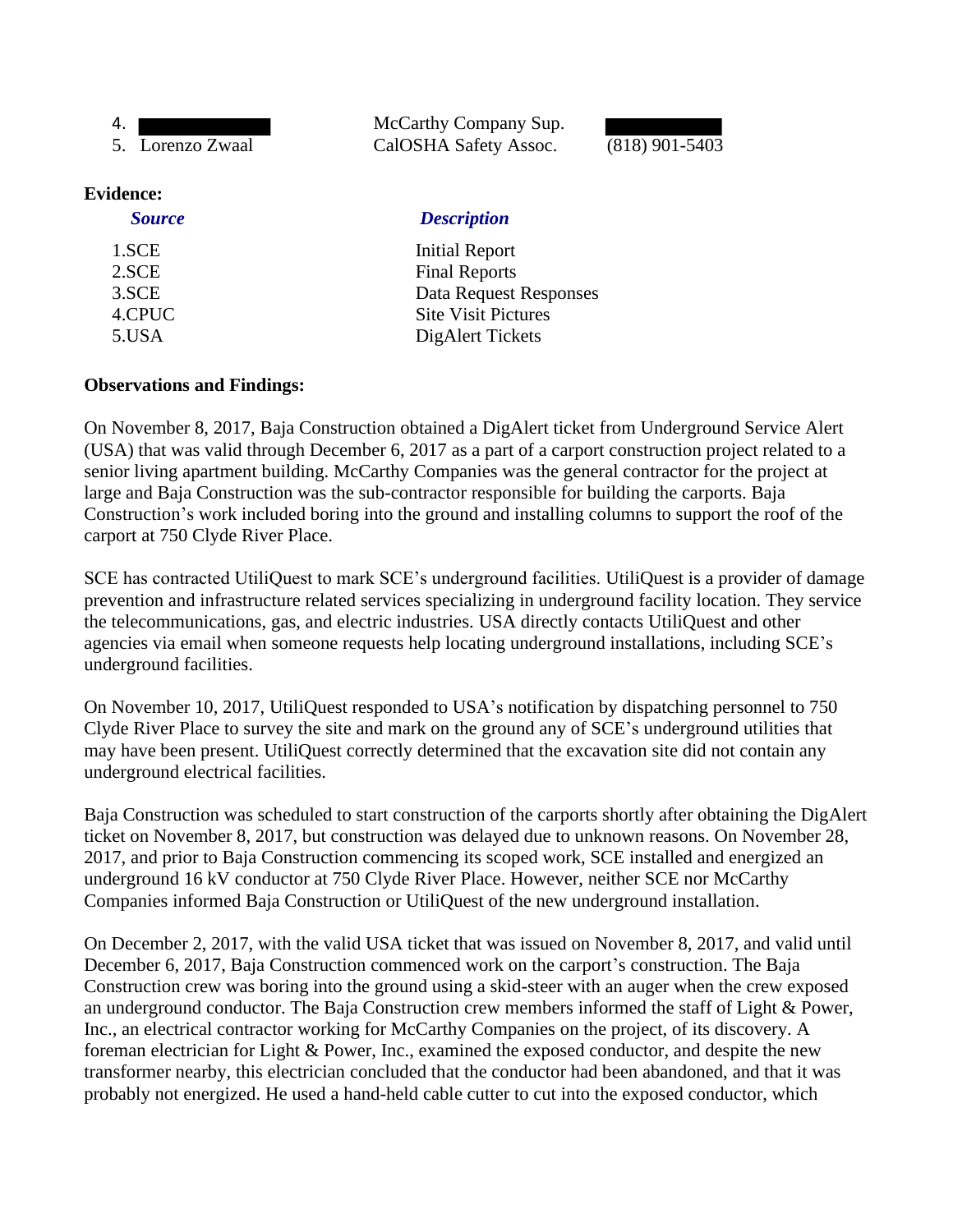created an electrical flash causing injuries to the electrician. The electrician's co-workers took him to **for the formulate intervalse in the formulate intervalse in the was later transported to** where he was admitted for further treatment.

Later, on December 4, Baja Construction staff called USA again to renew their DigAlert ticket for the worksite, as their excavation activities were incomplete at the time. UtiliQuest staff arrived at the incident site later that day and marked the location of the newly installed conductor with red paint, using the visible trenching from the conductor's installation as a guide. The new ticket would be valid until January 1, 2018.

SED's investigation revealed that the subject underground conductor that Baja Construction exposed and the electrician cut was the 16 kV conductor that SCE installed on November 28, 2017, (after the USA ticket was issued). SED also learned that SCE's policy is to inform UtiliQuest of new underground installations only once a month when SCE updates its facility maps and shares them with UtiliQuest via a compact disc<sup>1</sup>. It is not SCE's policy to inform UtiliQuest of newly-installed underground conductors at the time of installation, but to only inform UtiliQuest of the new installations during the monthly map update. SCE follows this policy even if the new conductor is installed in an active excavation site with a valid DigAlert ticket. This practice is dangerous, because it forces UtiliQuest to work with incomplete and inaccurate information when it comes to newly installed conductors in active excavation areas. This practice can cause UtiliQuest to fail to locate new conductors in active excavation sites that they are not aware of and are not yet on their maps. Furthermore, if SCE had informed UtiliQuest or Baja Construction of the new conductor, UtiliQuest could have located and marked the underground conductor before the start of excavation and this accident and the injuries to the electrician could have been avoided.

# **General Order (GO) 128, Rule 17.1 Design, Construction and Maintenance**, states:

*Electrical supply and communication systems shall be designed, constructed, and maintained for their intended use, regard being given to the conditions under which they are to be operated, to enable the furnishing of safe, proper, and adequate service.*

*For all particulars not specified in these rules, design, construction, and maintenance should be done in accordance with accepted good practice for the given local conditions known at the time by those responsible for the design, construction, or maintenance of [the] communication or supply lines and equipment.*

*All work performed on public streets and highways shall be done in such a manner that the operations of other utilities and the convenience of the public will be interfered with as little as possible and no conditions unusually dangerous to workmen, pedestrians or others shall be established at any time.*

GO 128, Rule 17.1, requires utilities to operate and maintain their facilities in a safe manner that would enable a safe environment to the public, utility employees, and its contractors. SCE's practice of sharing

 $^1$  In a May 4, 2020 response from SCE to SED's data request dated April 3, 2020, SCE stated that even in a case such as this, in which SCE had installed a new underground conductor in an active excavation site, SCE would only inform UtiliQuest of the new conductor at the monthly map update.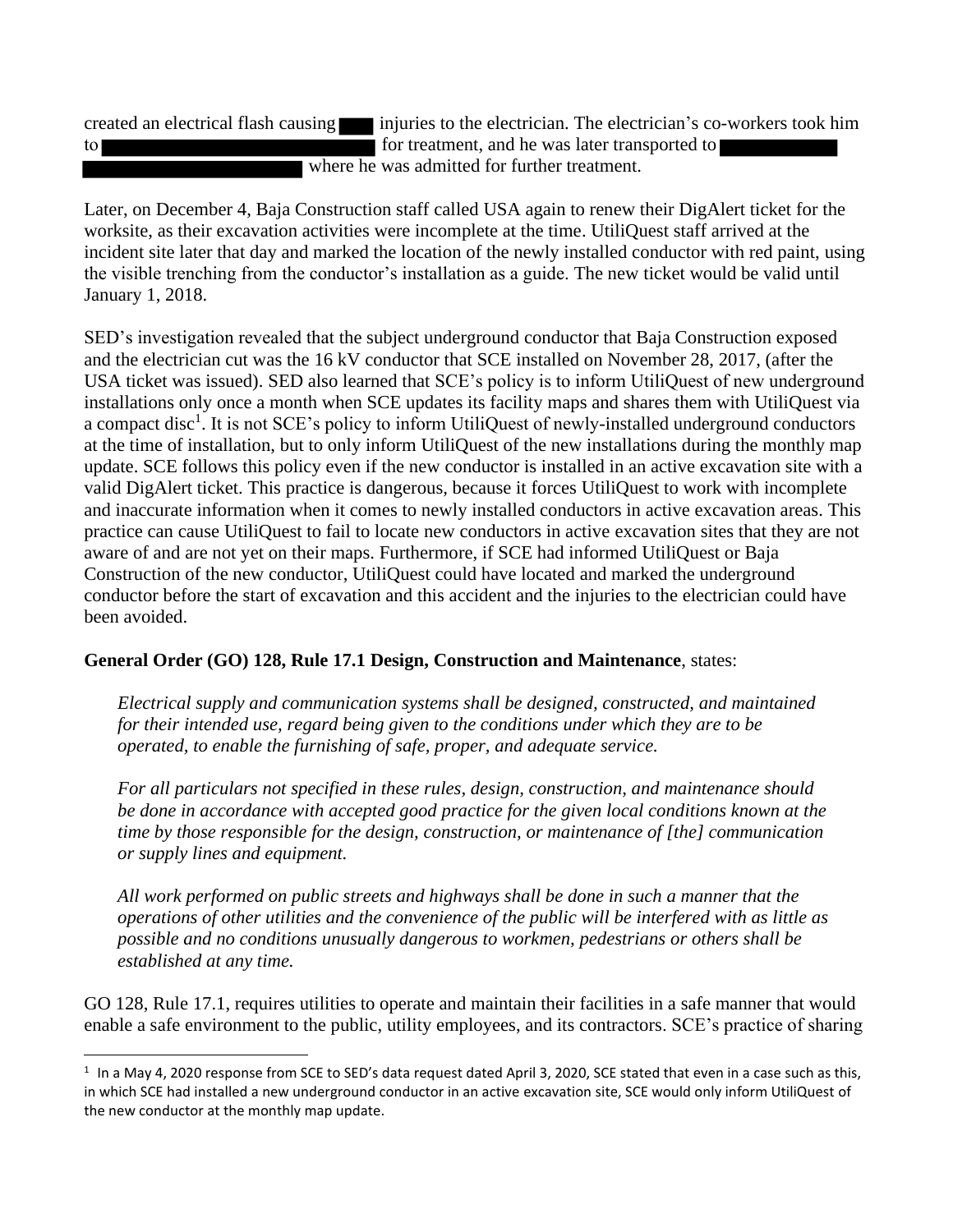their updated underground facility maps with their contractor UtiliQuest on a monthly basis can create a dangerous situation for workers in active excavation areas. UtiliQuest is likely to fail to locate and mark the location of conductors that have been installed since the last update they received when new underground conductors are installed after UtiliQuest has visited the area of excavation and already identified and marked, when appropriate, the location of existing underground conductors.

This practice is especially hazardous in situations such as this one, in which SCE installed a new conductor in an active excavation site with a valid DigAlert ticket in effect. Should SCE fail to mark the location of the new conductor, as they did in this case, UtiliQuest will have no reason to return to the excavation site to re-mark the area after new conductor has been installed. This potential hazard could be mitigated if SCE informed UtiliQuest of the new installation immediately at the time of installation. By installing underground facilities in an area of active excavation without marking the location of the new conductor, nor informing the excavator, nor the locator (UtiliQuest) of the existence of energized underground conductors, SCE created a dangerous condition that resulted in the injury of the electrician. Therefore, SCE is in violation of GO 128, Rule 17.1, for implementing a policy that creates dangerous conditions and prevents the furnishing of a safe environment for workers.

# **California Government Code § 4216.3(a)(1)(B)** states:

*An operator shall mark newly installed subsurface installations in areas with continuing excavation activity.*

California Government Code §  $4216.3(a)(1)(B)$  requires operators, such as utility companies, to mark newly installed subsurface installations, such as underground conductors, if they are installed in areas with continuing excavation activity. SCE installed the new 16 kV underground conductor at 750 Clyde River Place while a DigAlert ticket was active and excavation activities were ongoing in the area, however, SCE did not mark the location of that subsurface conductor after installing it. By not following Section  $4216.3(a)(1)(B)$ , SCE did not conduct work in accordance with accepted good practice, thus, violating GO 128, Rule 17.1.

### **General Order 128, Rule 17.7, Location Information,** states:

*Each party operating or owning facilities shall, upon request, provide information as to location of its underground facilities to any other party contemplating underground construction, or work, in the vicinity thereof. Provision of such information by a party will not relieve such other party of his responsibility to locate accurately such underground facilities and to exercise reasonable care during construction or work. If at any time damage or interruption to existing facilities should occur, said other party is enjoined immediately to report such damage to the party owning such damaged or interrupted facilities.*

GO 128, Rule 17.7, requires each party operating or owning facilities to, upon request, provide information as to the location of its underground facilities to any other party contemplating underground construction, or work, in the vicinity thereof. Baja Construction had a valid USA DigAlert ticket prior to commencing work, thus requiring SCE to provide information about their underground facilities. However, SCE failed to mark the newly installed conductor and did not provide that information to UtiliQuest nor directly to Baja Construction. SCE failed to ensure that its underground facilities were marked properly prior to excavation as requested.